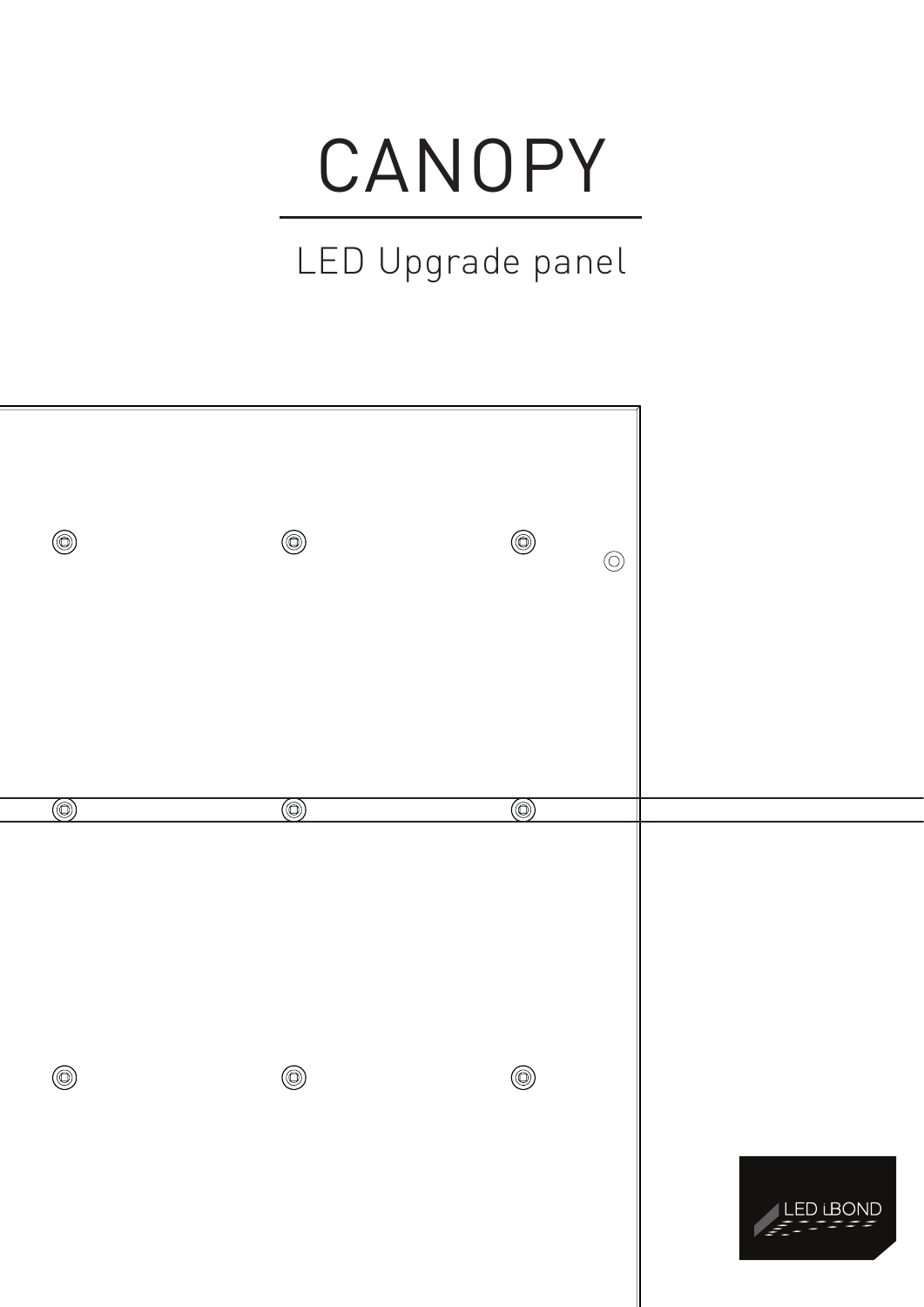

## CANOPY LED Upgrade panel

### **IMPROVING SAFETY AND SAVING ENERGY**

Gas stations are not necessarily known for their ambiance – they're often considered dull places. At night they can even feel unsafe for some. However, since many of them operate 24 hours a day, the energy bill associated with lighting can be very high.

LED iBond was tasked by one of its clients to develop a custom solution for a type of lamp that is widely used in gas stations throughout the Nordic countries. Originally designed to take Sodium pressure lamps, and protected by glass, LED iBond came up with a concept that allows for a very easy upgrade process, where the glass is replaced by one of our LED Upgrade panels.

This has a number of advantages:

- Extremely quick and simple installation
- No need to access the ceiling
- No need to close the station during the installation

All this is paired with the advantages of our LED technology:

- Among the best in its field for efficiency and low power consumption
- Low glare
- Good colour rendering
- Fewer components mean a smaller ecological footprint
- Intelligent heatsink design and extensive testing ensure a maintenance free product for years to come
- Using aluminium composite panels we achieve a light yet rigid product
- High quality components from LED to driver
- Weakpoints of conventional LEDs are eradicated no conventional PCBs, no internal drivers

We have a proven track record of working with clients in the field of gas stations, and can also adapt our solutions to different measurements or specifications. Our team is happy to discuss any custom requirements with you.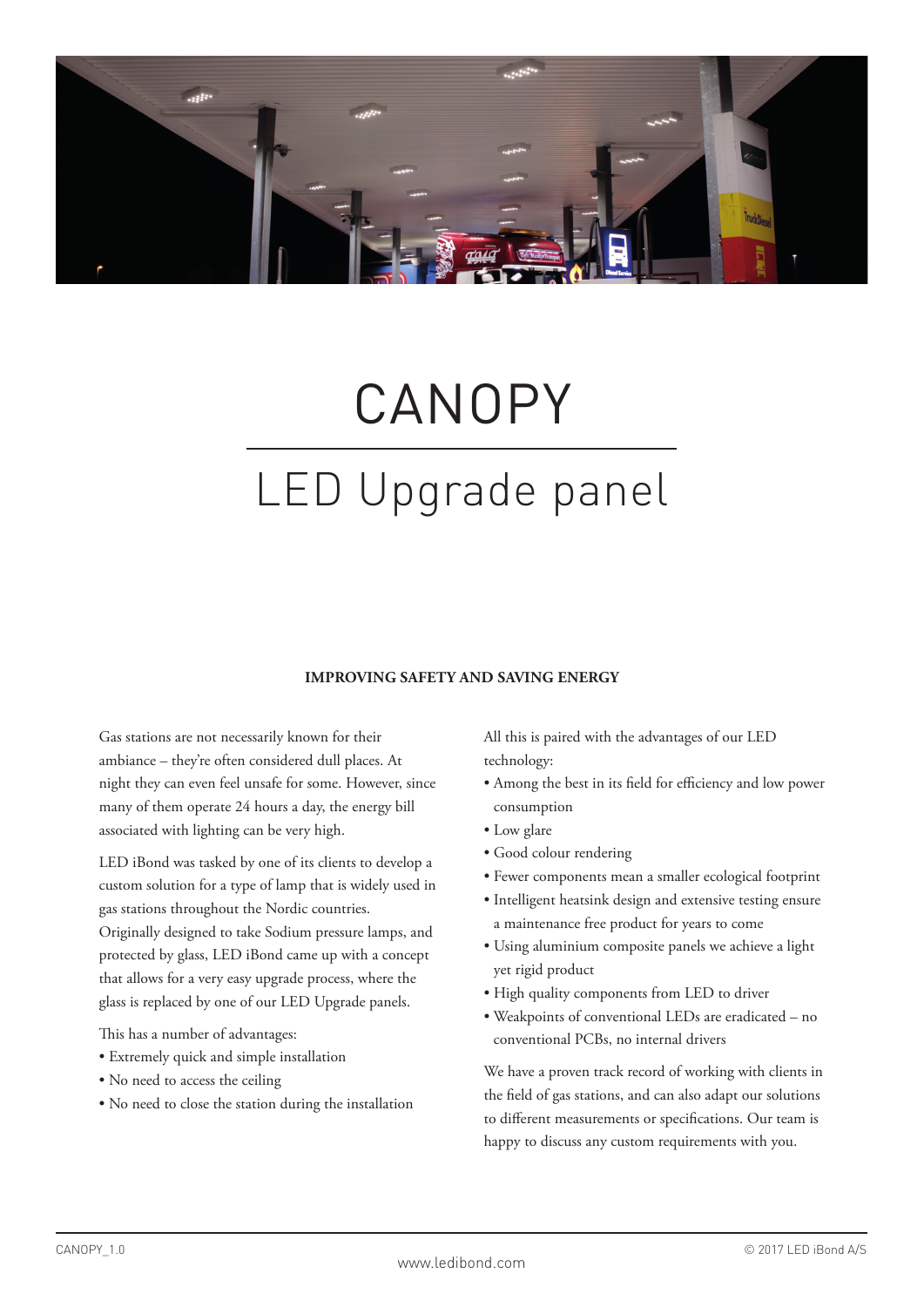## FEATURE OVERVIEW

**SUSTAINABLE Saving money, energy & reducing CO2 emission**  The high efficiency and very competitive price offer huge savings on your energy bill, a fast ROI and contribute to a greener society by reducing CO2 emissions



### **EASY TO CLEAN Smooth surfaces, removable panels** Dust not only looks terrible, it also influences the luminaire's performance. Our LED Upgrade panels are removable, smooth, and therefore easy to clean



### **DIMMABLE**

CANOPY is compatible with most dimming and control systems, so it's possible to dim, manage and optimize your light and operation to your needs and to save energy.



### **LONG LIFESPAN**

**L90 > 100.000 hours** The intelligent design of the LED iBond panels offers excellent heat transmission giving stability and a long lifetime



# $6 \text{ mm}$

### **SUPER SLIM 6 mm LED panel** The LED iBond panels are not just slim – but extremely slim. With only 6 mm we replace the glass of the original design with an illuminated surface



### **IP65 Up to IP65**

Our CANOPY LED Upgrade panel is designed to operate in tough climates. That's why it's possible to get the LED system with IP classification up to IP65



 $\overline{3}$ 

#### **EASY INSTALLATION Intuitive step-by-step** The CANOPY LED

Upgrade panel is very easy, fast and intuitive to install. It's plug-n-play, saving valuable time on site

### APPLICATIONS



### **LED UPGRADE**

This product is designed to upgrade luminaires that were designed for conventional lamps to the patented ACPLED technology